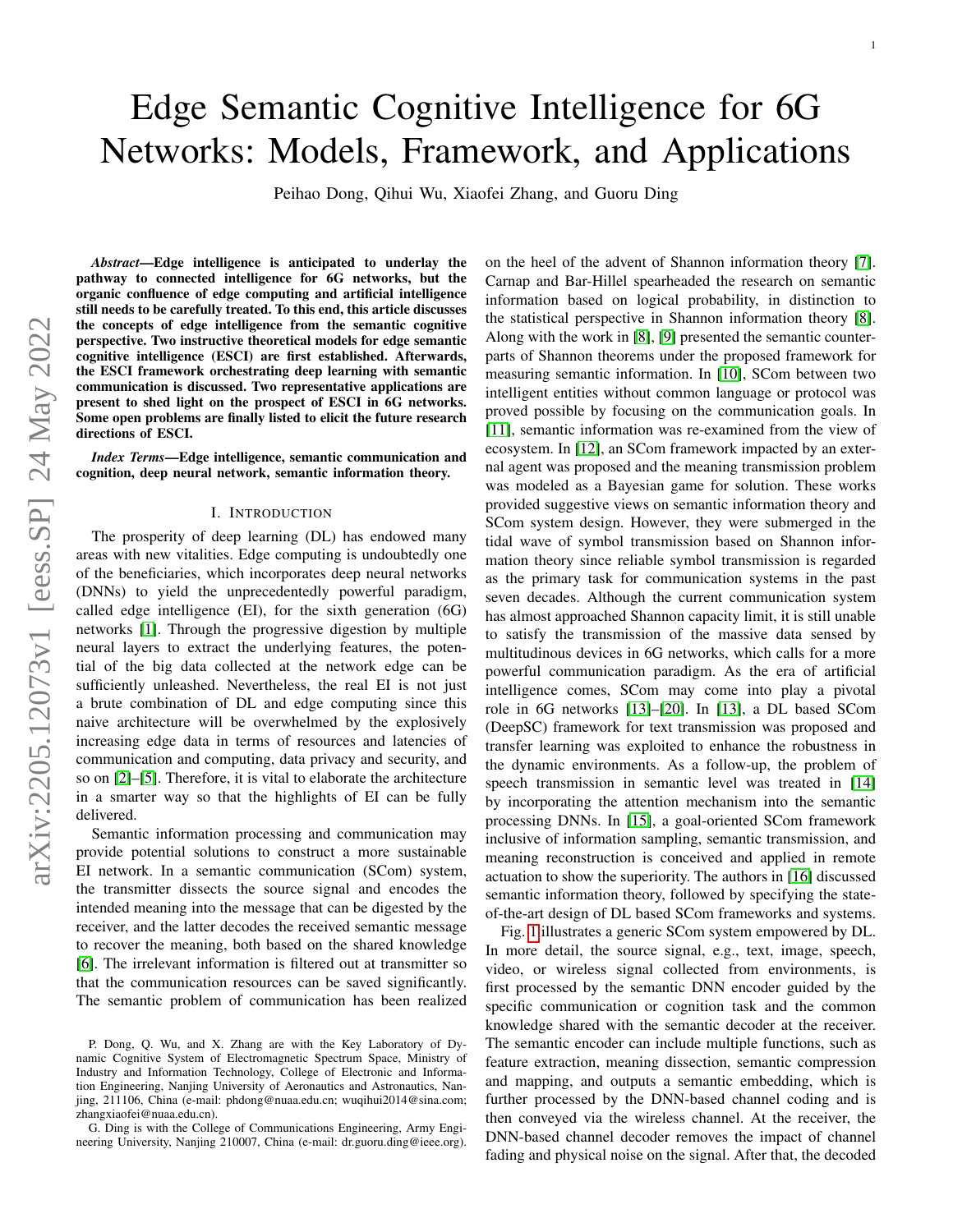

Transmitter

<span id="page-1-0"></span>Fig. 1. DL-based SCom system.

semantic embedding is digested by the semantic DNN decoder to recover the desired signal, also based on the communication task and the shared knowledge with the semantic encoder. From Fig. [1,](#page-1-0) the following aspects should be noted:

- 1) SCom can be regarded as the cognition of environments collaborated by the transmitter and the receiver via the wireless channel, indicating that the communication task is actually the cognition task.
- 2) The recovered signal, also called the cognition result, is not necessarily same as the source signal according to the specific cognition goal.
- 3) The channel encoder and decoder can be merged into the semantic encoder and decoder to form a highly integrated system by using the more powerful DNNs.
- 4) The processing procedures in the SCom system, especially in the semantic encoder and decoder, contain the highly nonlinear mapping operations and the fusion of heterogenous data, which are quite difficult to fulfill by conventional methods. So DL is anticipated to act a dominated role in designing the future SCom systems.

Several recent works have applied SCom to edge computing networks. In [\[21\]](#page-8-1), the model training and adaption of the DeepSC were investigated to enable the semantic transmission among Internet-of-Things (IoT) devices with limited computing capability. With the similar purpose, A semantic-aware edge network was developed in [\[22\]](#page-8-2), where the enabling DNNs are collaboratively trained among edge severs based on federated learning. By distinguishing the difference between semantic and conventional communications and specifying the SCom system model, three possible use cases of the SCom in EI networks were sketched [\[23\]](#page-8-3). In these works, edge semantic cognition intelligence (ESCI) begins to take shape but is incomplete. In this article, we will discuss theoretical models, frameworks, and applications for ESCI. Back to the radical problem, we start with clarifying the motivation of constructing EI networks from the semantic cognition perspective as follows:

- 1) With the help of knowledge and oriented by the cognition goal, the transmitter encodes the redundant source signal into the compact semantic embedding for wireless transmission. By doing this, both the resource occupation and the communication latency can be reduced dramatically, leading to a sustainable EI network.
- 2) The semantic encoding can partially or completely filter out the private information in raw data. Moreover, the

receiver can successfully decode the encoded semantic information only if it has the common or at least the similar knowledge to the transmitter, which virtually forms a barrier to protect the privacy of edge data.

The rest of this article is organized as follows. Section II reviews the current semantic information theory and introduces two insightful theoretical models as bases to construct the ESCI network. The framework of the ESI network is discussed and conceived in Section III in terms of basic architectures, model training, model inference, and model adaption. Section IV provides two typical applications of ESCI in 6G networks. Section V enumerates several instructive open problems of ESCI and Section VI briefly concludes this article.

# II. THEORETICAL MODELS

In this section, we first revisit the current semantic information theory though it is far from mature, based on which theoretical models of the semantic cognition and the semantic sampling are discussed. The established theoretical models are anticipated to provide guidances and insights for the ESCI network design.

## *A. Semantic Information Theory*

In [\[24\]](#page-8-4), Weaver conceptually extended the technical model of communication developed by Shannon to the semantic level and effectiveness level. After that, the works on semantic information were conducted based on Shannon information theory and accumulate into the current semantic information theory after seven decades.

Analogical to Shannon information theory, semantic information theory starts with defining the amount of semantic information and the semantic entropy. Denote  $w$  as the source signal drawn from space  $W$ . w is semantically encoded into the message,  $x \in \mathcal{X}$ , and the output of the wireless channel is  $y \in \mathcal{Y}$ . The amount of semantic information contained in x is defined as  $[9]$ <sup>[1](#page-1-1)</sup>

$$
H_s(x) = -\log_2 p_s(x),\tag{1}
$$

where  $p_s(x)$  denotes the logical probability of x and is given by

<span id="page-1-2"></span>
$$
p_s(x) = \frac{p(\mathcal{W}_x)}{p(\mathcal{W})} = \frac{\sum_{w \in \mathcal{W}, w \models x} p(w)}{\sum_{w \in \mathcal{W}} p(w)}.
$$
 (2)

<span id="page-1-1"></span><sup>1</sup>Though [\[8\]](#page-7-5) initially defined the amount of semantic information, its essence has been absorbed into the generic model of semantic information in [\[9\]](#page-7-6).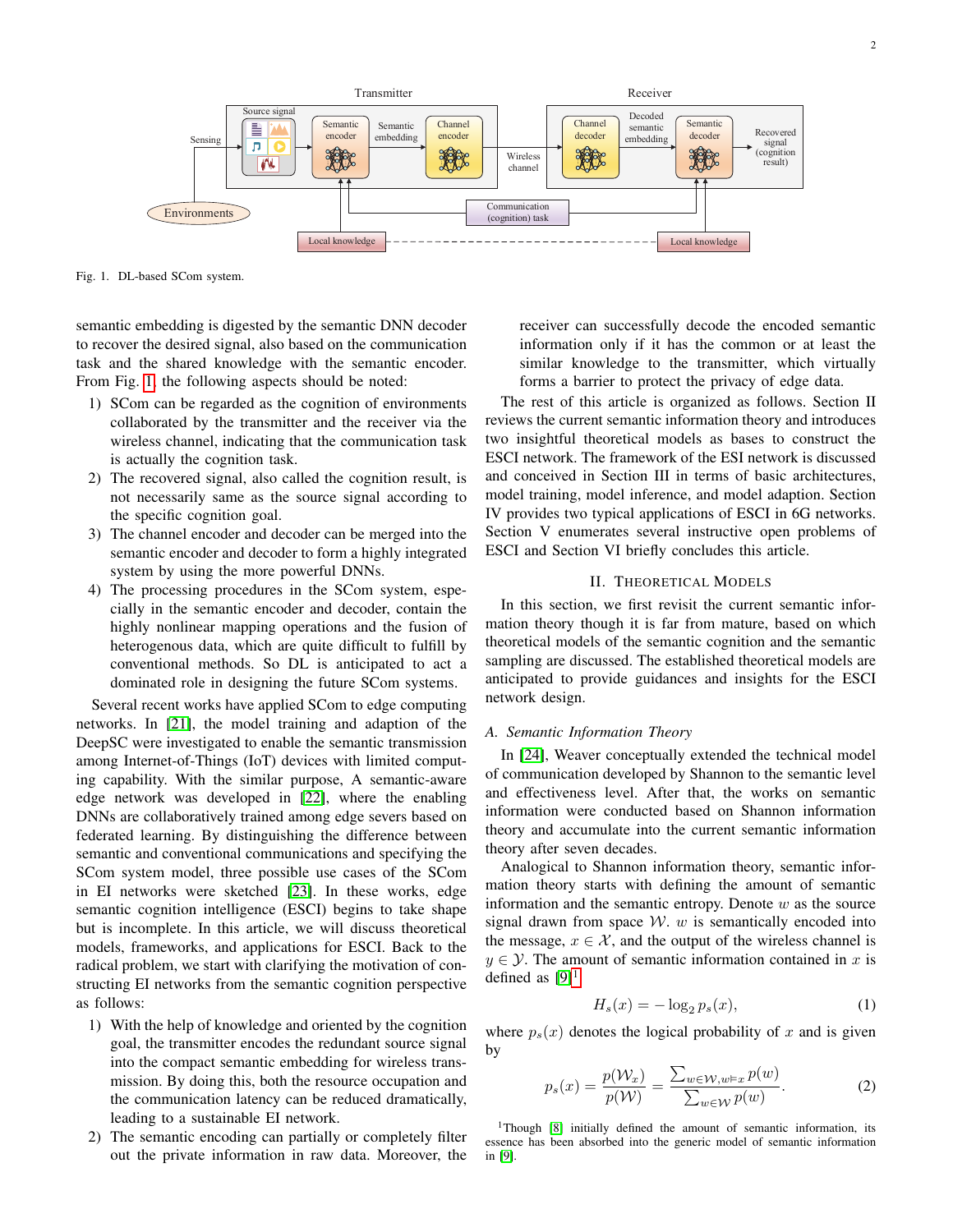In [\(2\)](#page-1-2),  $p(\cdot)$  denotes the statistical probability and  $\mathcal{W}_x = \{w \in$  $W|w \models x$  is the subspace in which x is true. Then the semantic entropy is expressed as [\[17\]](#page-8-5), [\[25\]](#page-8-6)

<span id="page-2-0"></span>
$$
H_s(X) = -\sum_{x \in \mathcal{X}} p_s(x) \log_2 p_s(x).
$$
 (3)

In [\[26\]](#page-8-7), the semantic entropy is defined sharing the similar form to [\(3\)](#page-2-0) from the perspective of fuzzy system as

$$
H_s(\zeta) = -\sum_{j=1}^{J} D_j(\zeta) \log_2 D_j(\zeta),
$$
 (4)

where  $D_j(\zeta) = \frac{\sum_{w \in \mathcal{W}_{C_j}} \mu_{\zeta}(w)}{\sum_{w \in \mathcal{W}_{C_j}(w)}}$  $\frac{\sum_{w \in \mathcal{W}} p_{\zeta}(w)}{\sum_{w \in \mathcal{W}} \mu_{\zeta}(w)}$  denotes the matching degree and  $\mu_{\zeta}(w)$  denotes the membership degree of a semantic concept  $\zeta$  for w in class  $C_j, j = 1, \ldots, J$ .

Based on the semantic entropy in [\(3\)](#page-2-0), the semantic channel capacity of a discrete memoryless channel is defined as

<span id="page-2-1"></span>
$$
C_s = \sup_{P(X|W)} \left\{ I(X;Y) - H(W|X) + \overline{H_s(Y)} \right\}
$$
 (5)

in [\[9\]](#page-7-6), where  $P(X|W)$  is the conditional probability distribution representing a semantic coding strategy,  $I(X; Y)$ denotes the mutual information between X and Y,  $H(W|X)$ denotes the ambiguity introduced by the semantic encoding, and  $H_s(Y)$  is the average logical information of the received messages measuring the ability of the receiver to understand the meaning of the received messages. From [\(5\)](#page-2-1), the semantic channel capacity may be either higher or lower than the Shannon channel capacity, dependent on whether the semantic interpretability of the receiver can compensate the ambiguity caused by the semantic encoder or not.

The semantic information compression was also discussed in [\[9\]](#page-7-6). Given the entropies  $H(W)$  and  $H(X)$ , the intuitive information loss is  $L = H(W) - H(X)$ . We further analyze  $L$  from the semantic perspective, that is

<span id="page-2-2"></span>
$$
L = \underbrace{H(W) - H(\overline{Z})}_{\text{Intended compression}} + \underbrace{H(\overline{Z}) - H(X)}_{\text{Lossy compression}},
$$
(6)

where  $\overline{Z}$  is the most concise meaning to fulfill the communication task with the help of knowledge. Thus the first term in [\(6\)](#page-2-2) denotes the intended compression to filter out the information irrelevant to the communication task and that has been interpreted by the knowledge. The second term accounts for the possible really lossy compression. Specifically, with  $H(X) \geq H(Z)$ , X can be semantically equivalent to Z and the compression is lossless. With  $H(X) < H(\overline{Z})$ , it is impossible to find out an X semantically equivalent to  $\overline{Z}$ , thus leading to a lossy compression. This insight coincides with Theorem 2 in [\[9\]](#page-7-6).

From the sketch mentioned above, the current semantic information theory is established following the framework of Shannon information theory and the corresponding research is still in its infancy stage. Despite this, it is helpful to derive the subsequent theoretical models for the ESCI network design.



<span id="page-2-5"></span>Fig. 2. Semantic cognitive information versus cognition accuracy.

### *B. Theoretical Model for Semantic Cognition*

The cognitive ability underlays the semantic intelligence of edge networks by understanding the meanings hidden behind the superficial information. It is essential to establish the theoretical model to evaluate the cognitive capacity [\[27\]](#page-8-8), analogous to Shannon channel coding theorem measuring channel capacity. In this subsection, we discuss this vital issue based on the semantic information theory in Section II.A.

As pointed out in [\[28\]](#page-8-9), Shannon information theory is not suitable to evaluate the cognitive capacity and thus the concept of negative cognitive information was introduced. Recalling semantic message x with logical probability  $p_s(x)$ , if the cognition accuracy of x is  $c(x) \in [0, 1]$ , the semantic cognitive information is defined  $as<sup>2</sup>$  $as<sup>2</sup>$  $as<sup>2</sup>$ 

<span id="page-2-4"></span>
$$
H_{sc}(x) = c(x) \log_2 \frac{1}{p_s(x)} - (1 - c(x)) \log_2 \frac{1}{p_s(x)}
$$
  
= c(x)H\_s(x) - (1 - c(x))H\_s(x), (7)

which measures the cognitive capacity to understand  $x$  with  $H_{sc}(x) > 0$  and  $H_{sc}(x) < 0$  respectively representing constructive and destructive cognitions. Specifically,  $c(x)H_s(x)$ and  $(1 - c(x))H_s(x)$  in [\(7\)](#page-2-4) denote the semantic information acquired by correct cognition and that lost by false cognition, respectively, and the difference between them derives  $H_{sc}(x)$ , which monotonically increases with the cognition accuracy from  $-H<sub>s</sub>(x)$  to  $H<sub>s</sub>(x)$ , as shown in Fig. [2.](#page-2-5) Consider some special cases.  $c(x) = 1$  leads to  $H_{sc}(x) = H_s(x)$ , indicating the cognitive system can correctly understand all the meanings of x.  $c(x) = 0.5$  leads to  $H_{sc}(x) = 0$ , in which case the effects of correctly and wrongly understood meanings cancel each other out.  $c(x) = 0$  leads to  $H_{sc}(x) = -H_s(x)$ , in which case the cognitive system wrongly understands all the meanings of  $x$  and thus decision making will be severely misguided.

<span id="page-2-3"></span><sup>&</sup>lt;sup>2</sup>The cognition correctness and the cognition accuracy should be distinguished. For the former, the cognition result is binary, i.e., correct or wrong, and is measured by the probability of correct cognition. The cognition accuracy measures how much information is correctly understood from a continuous view and is more suitable to use in semantic level.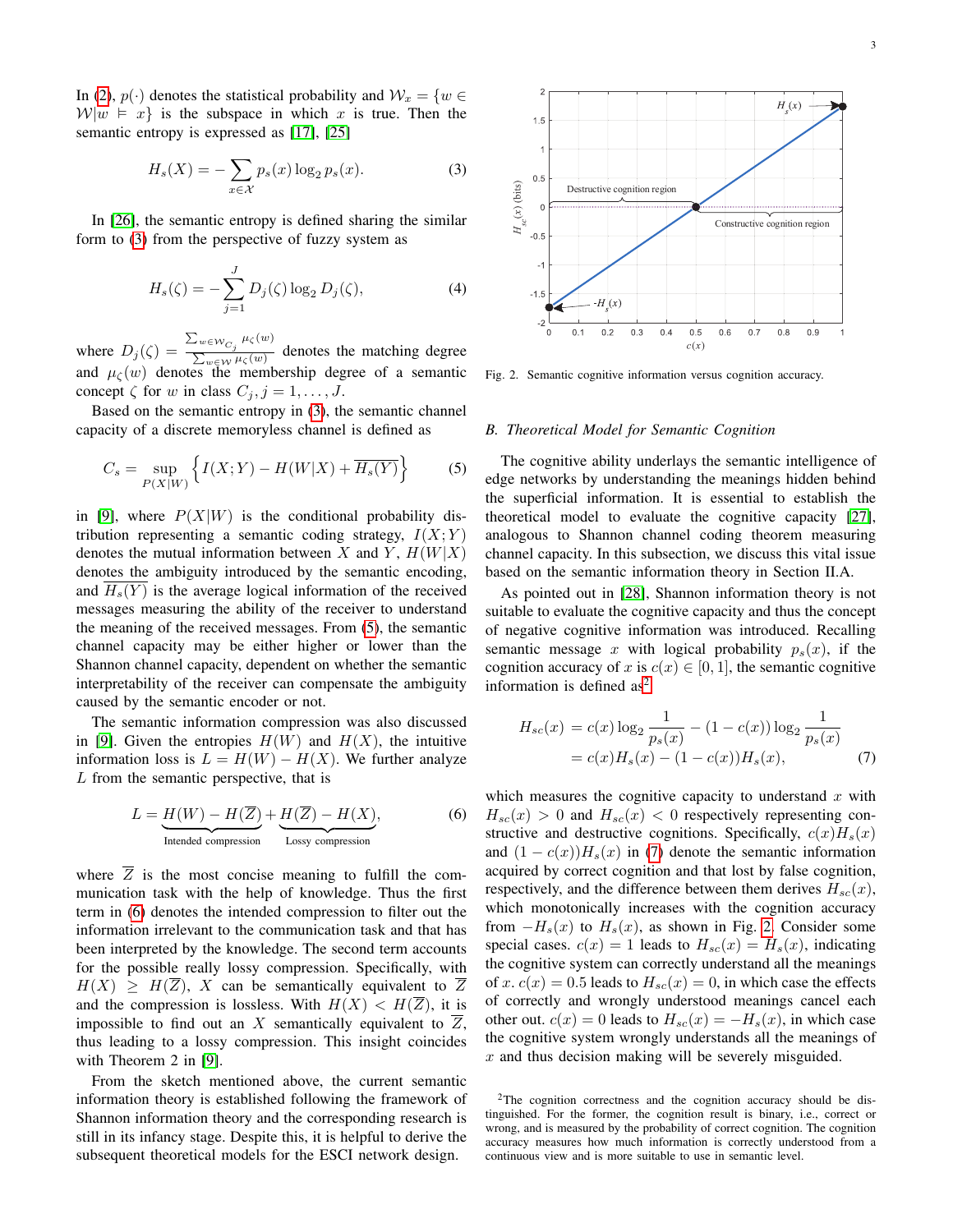Recalling set X consisted of semantic messages  $x_1, \ldots, x_N$ and the semantic entropy defined in [\(3\)](#page-2-0), the semantic cognitive entropy is given by

<span id="page-3-2"></span>
$$
H_{sc}(X) = \sum_{i=1}^{N} c(x_i) p_s(x_i) \log_2 \frac{1}{p_s(x_i)}
$$
  
- 
$$
\sum_{i=1}^{N} (1 - c(x_i)) p_s(x_i) \log_2 \frac{1}{p_s(x_i)}
$$
  

$$
\stackrel{(i)}{=} c(X) H_s(X) - (1 - c(X)) H_s(X), \qquad (8)
$$

where (i) is obtained by assuming  $c(x_1) = c(x_2) = \ldots$  $c(x_N) = c(X)$ .  $H_{sc}(X)$  measures the semantic cognitive capacity of a cognitive system and inherits the property of  $H_{sc}(x)$  as shown in Fig. [2.](#page-2-5)

## *C. Theoretical Model for Semantic Sampling*

In general, the data collected by edge devices contain informative redundancy. For the SCom, the redundancy is even more under the specific communication goal and the prior knowledge. Selective data sampling can significantly lighten the burden of computing and communication as well as reduce the cost of data collection. In this subsection, the theoretical model for semantic sampling is constructed to find out the minimum number of measurements to fulfill the task in semantic level. The discussion starts with the theoretical model of sampling in data space and then extends to that of sampling in semantic space.

*1) Sampling in Data Space:* Denoting  $\mathbf{w} \in \mathbb{C}^{N \times 1}$  as a data vector containing the signal at each time instant or spatial location of interest in an edge network, edge devices collect only a part of w, leading to a generic data sampling model as

<span id="page-3-0"></span>
$$
\mathbf{r} = \mathbf{\Theta} \mathbf{w} + \mathbf{n},\tag{9}
$$

where the  $M \times N$  binary matrix  $\Theta$  denotes the sampling operation compressing the dimension of  $w$  from  $N$  to  $M$  with  $M \ll N$  and  $n \in \mathbb{C}^{\bar{M} \times 1}$  is the additive noise at edge devices. Specifically, each row of Θ contains exactly one non-zero entry representing the sampling time instant or spatial location and the positions of non-zero entries are non-overlapping over all rows. w is essentially sparse with the transform  $w = \Psi v$ , where  $\Psi^{-1} \in \mathbb{C}^{N \times N}$  and  $\mathbf{v} \in \mathbb{C}^{N \times 1}$  denote the sparse basis and the sparse form, respectively. Then [\(9\)](#page-3-0) can further written as

$$
\mathbf{r} = \mathbf{\Theta} \Psi \mathbf{v} + \mathbf{n} \triangleq \Phi \mathbf{v} + \mathbf{n}.\tag{10}
$$

By calculating the Cramér-Rao lower bound (CRLB) on the estimation error of v, the minimum number of measurements to reconstruct w under a given error can be derived.

Let us move onto a case study focusing on the spectrum mapping problem in [\[29\]](#page-8-10), where w, v, and  $\Psi$  become the vector of spectral signals in all locations, the K-sparse vector of signal source locations, and the channel fading matrix, respectively. The CRLB on the estimation error of  $v$  is given by

$$
\text{CRLB} = \frac{K}{M\bar{\gamma}\bar{\beta}}, \qquad K \le M \le N,\tag{11}
$$

where  $\bar{\gamma}$  and  $\bar{\beta}$  denote the average signal-to-noise ratio over all signal sources and the average large-scale fading coefficient over all channels, respectively. With a given error  $\varepsilon$ , the minimum number of measurements is given by

<span id="page-3-1"></span>
$$
M = \frac{K}{\bar{\gamma}\bar{\beta}\varepsilon}.\tag{12}
$$

From [\(12\)](#page-3-1), if  $\bar{\gamma} \bar{\beta} \epsilon \geq 1$  holds, M can take the minimum value, i.e.,  $M = K$ , otherwise, M should be larger than K, i.e.,  $M > K$ .

On the other hand, the sampling operation can be regarded as a lossy compression, where  $\varepsilon$  and M are analogous to the distortion and the rate distortion function, respectively, defined in lossy source coding theorem in Shannon theory.

*2) Sampling in Semantic Space:* Based on [\(9\)](#page-3-0), the semantic sampling model can be written as

$$
\mathbf{r}_s = \mathbf{\Theta}_s \mathbf{w}_s + \mathbf{n}_s, \tag{13}
$$

where  $\Theta_s$ ,  $\mathbf{w}_s$ , and  $\mathbf{n}_s$  respectively denote the counterparts of Θ, w, and n in semantic space with the dimensions of  $M_s \times N_s$ ,  $N_s \times 1$ , and  $M_s \times 1$ . Specifically,  $\mathbf{w}_s$  is a feature vector. By finding out the sparse form of  $w_s$ , the minimum number of measurements,  $M_s$ , to fulfill the task in semantic level can be calculated. Discovering the the sparse form of  $w_s$ is challenging since  $w_s$  is an abstract feature vector that is lack of interpretability. Discrete Fourier transform, discrete cosine transform, wavelet transform, or the mixed method could be tentatively exploited to solve this problem. The feature space acts as the pipeline to connect the semantic space with the data space or the physical world. Besides, based on [\(8\)](#page-3-2), the semantic cognitive entropy of  $\Theta_s w_s$  can be obtained by replacing  $c(X)$  with  $1 - \varepsilon$ .

## III. ESCI FRAMEWORK

In this section, we discuss the framework of the ESCI network in terms of architectures, DNN model training, DNN model inference, and DNN model adaption by providing some new views based on the existing related works.

## *A. Architectures*

The ESCI network mainly include two types of architectures: the device-edge-cloud (DEC)-SCom architecture and the edge/cloud-aided device to device (D2D)-SCom architecture.

*1) DEC-SCom Architecture:* Fig. [3](#page-4-0) illustrates the DEC-SCom architecture based on the typical architecture of EI networks [\[5\]](#page-7-2). The device first collects the source signal from the environment by using multiple sensing ways, e.g., photographing, wireless receiving, active detecting, and so on. Then the following three cases are considered. a) If the edge server is the receiver of the SCom, the source signal is encoded by the device into the semantic message and then transmitted to the edge server. The edge server recovers the intended meaning from the received signal and makes decision accordingly. b) If the destination of the message is the cloud server, the semantic encoding can be conducted by the device and the edge server collaboratively. That is, the device encodes the source signal into a semi-finished semantic message and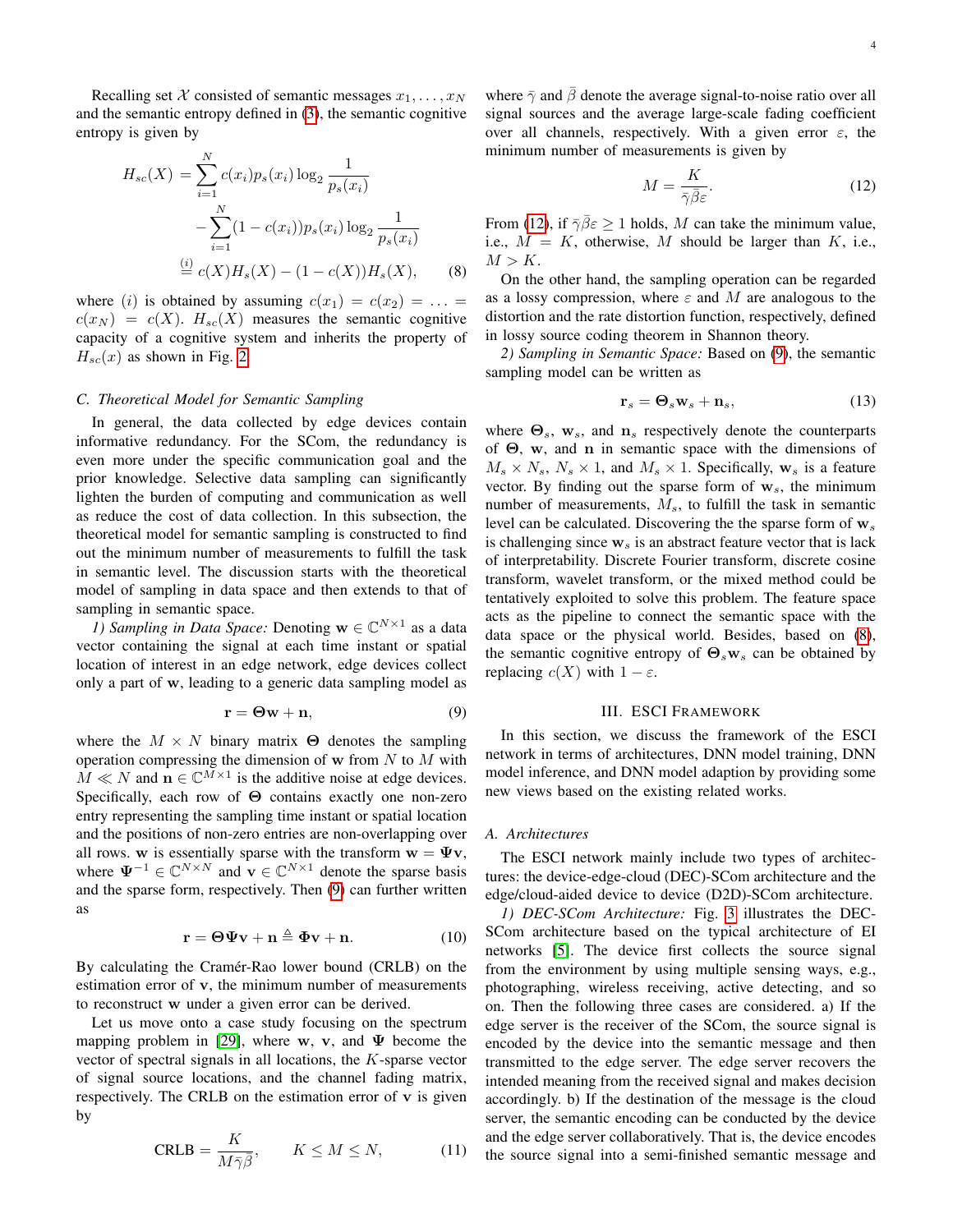

<span id="page-4-0"></span>Fig. 3. DEC-SCom architecture.



<span id="page-4-1"></span>Fig. 4. Edge/cloud-aided D2D-SCom architecture.

forwards it to the edge server to finish the remaining encoding operations. The encoded semantic message is uploaded to the cloud server for global decision making. c) If the device wants to transmit semantic information to other devices via the cloud server, the cloud server could also join in the collaborative semantic encoding. Then the cloud server transmits the encoded semantic message to another edge server and the latter partially decodes the received message. The rest of the decoding is handed over to the device to retrieve the desired meaning. For the three cases, by transmitting the concise semantic messages, the occupied resources of communication and computing can be reduced considerably. The collaborative semantic encoding and decoding between the devices and the edge servers decently invoke the computing capacities of the devices to mitigate the computing burden at the edge servers as well as to avoid exposing the private data.

*2) Edge/Cloud-aided D2D-SCom Architecture:* Fig. [4](#page-4-1) illustrates the edge/cloud-aided D2D-SCom architecture developed from the semantic-aware networking model in [\[22\]](#page-8-2). Specifically, transmitting device tentatively encodes the source signal into a semi-finished semantic message and forwards it to the edge or cloud server to finish the rest of the encoding. The encoded semantic message is then fed back to the device for



<span id="page-4-2"></span>Fig. 5. Detailed structure of a DL-based based SCom system.

semantic transmission to other device. The receiving device uploads the received semantic message to the edge or cloud server to execute most operations of the decoding. The partially decoded semantic message is then transmitted to the receiving device, in which the intended meaning is recovered by finishing the rest of the decoding. This architecture shares the similar advantages in terms of reducing overheads of communication and computing, accelerating network response, and protecting data privacy.

In the following, we focus on the structure of the semantic transceiver from link level, which underlays the ESCI network. The basic structure has been illustrated in Fig. [1.](#page-1-0) As pointed in [\[21\]](#page-8-1), dedicated channel estimation, especially DL-based approaches [\[30\]](#page-8-11)–[\[32\]](#page-8-12), can help equalize the impact of channel fading, which stabilizes the model training and thus improves the system performance. As a summary, Fig. [5](#page-4-2) illustrates the detailed structure of a DL-based based SCom system, where each module can be driven by one or multiple properly designed DNNs. The modules with dashed lines can be skipped or merged into other modules according to the applied interface techniques and the computing capacities of devices and edge servers. It is noted that sampling in data space is adopted when collecting data from the environments while sampling in semantic space resembling semantic compression is incorporated into the semantic encoding.

## *B. DNN Model Training*

In this subsection, we move onto model training of the enabling DNNs in the ESCI network in terms of training manner, DNN architecture, and loss function design.

*1) Training Manner:* The DL-based communication system can be trained in the block-structured manner or the end-toend manner [\[33\]](#page-8-13). For the former, the DNN for each module is separately trained via supervised learning to approximate a predesigned label, which usually needs to be elaborated by conventional methods. This training manner has been proved feasible in communication systems focusing on symbol transmission but is problematic for SCom since the semantic encoding and decoding involve highly nonlinear mappings, leading to the difficulty in finding even a decent solution for conventional methods. Therefore, the end-to-end manner is preferred to train the semantic encoder and decoder in the current DL-based SCom systems [\[13\]](#page-7-10), [\[19\]](#page-8-14), [\[20\]](#page-8-0). If the modules, such as channel estimation, precoding, and detection,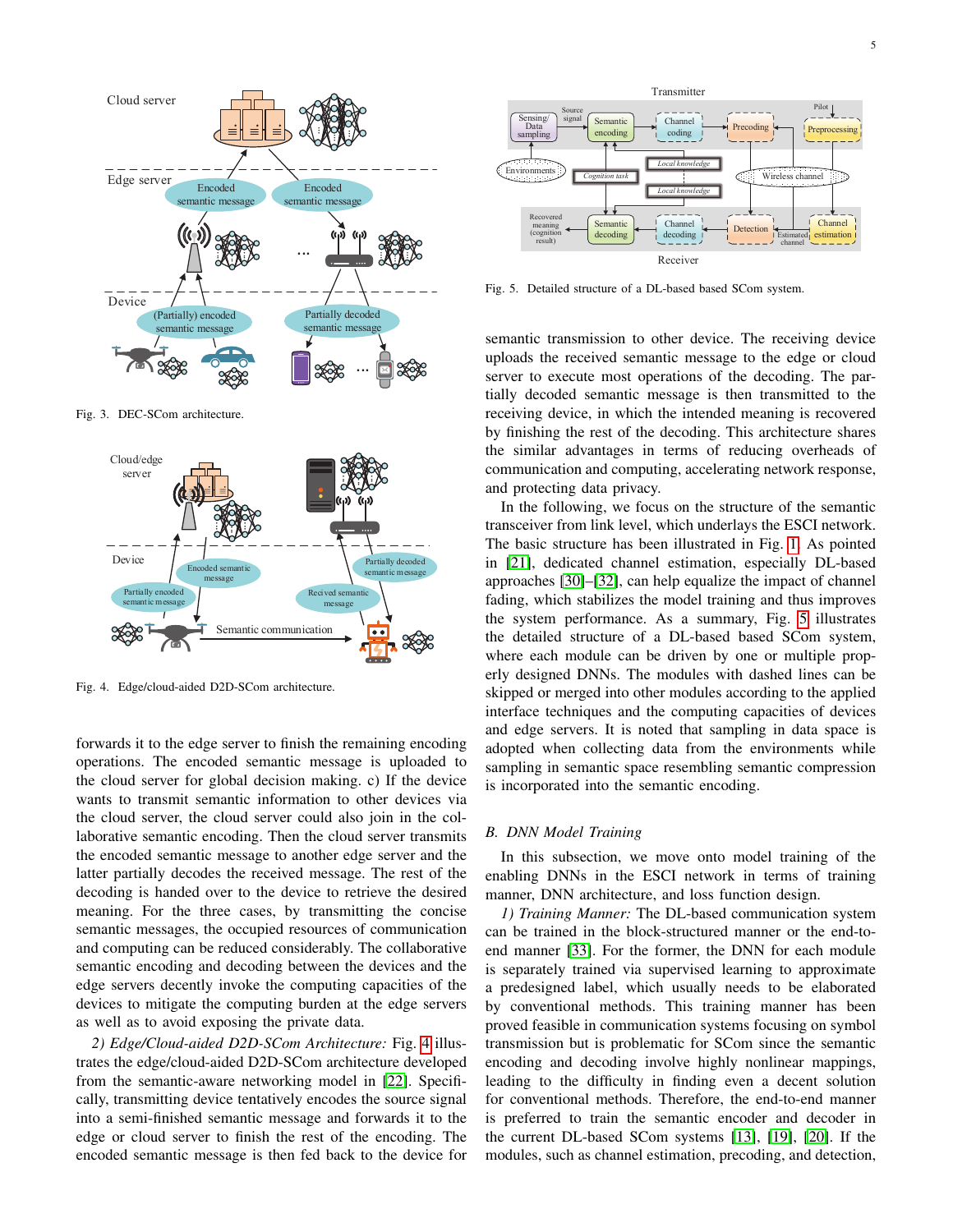are considered, they can be trained separately to approximate predesigned labels or be incorporated into the end-to-end joint training framework.

*2) DNN Architecture:* The core of the SCom is extracting and processing the useful semantic information from the source signal. Some typical works on natural language processing tasks have applied the recurrent neural network and the convolutional neural network (CNN) to understand sentence meanings [\[34\]](#page-8-15), [\[35\]](#page-8-16), but perform unsatisfactorily in face of long sentences. In [\[13\]](#page-7-10), Transformer with the attention mechanism [\[36\]](#page-8-17) was exploited to design the semantic encoder and decoder for text transmission and achieved the superior performance. The vision Transformer based semantic encoder and decoder were developed in [\[20\]](#page-8-0) for image identification over the air with input masking. However, the minimum number of unmasked input entries required for image reconstruction or classification is not investigated, which can be derived based on the theoretical model for sampling in Section II.C. As mentioned above, some modules can be combined and driven by one DNN. If combining the semantic encoding/decoding with the channel encoding/decoding [\[19\]](#page-8-14), the end-to-end error can be reduced remarkably compared to the separate design. With the help of the attention mechanism, the integrated encoder and the integrated decoder were designed for speech transmission in [\[14\]](#page-7-11) based on the residual network with squeeze-andexcitation. Merging DNNs of multiple modules could reduce the computational complexity but undoubtedly deteriorates the interpretability of the DNN, which needs further investigation, especially when using multiplexing techniques. The DNN architectures of precoding, detection, and channel estimation have been elaborated for DL-based communication systems in technical level [\[37\]](#page-8-18)–[\[40\]](#page-8-19), which can be exploited to design the counterpart modules in Fig. [5](#page-4-2) with proper modification. For EI networks, the available computing resources should be taken into consideration for DNN architecture design. Specifically, the BranchyNet was proposed in [\[44\]](#page-8-20)by adding several lite branches with fewer neural layers at the specific points of the original DNN, based on which the devices and edge servers can choose the proper DNN architecture according to the realtime available computing resources.

*3) Loss Function Design:* The loss function orients the DNN training and thus is vital for the performance. For DL-based SCom systems, the loss function is designed as per the specific communication task. Considering sentence transmission, the loss function designed in [\[13\]](#page-7-10) consists of two parts for respective optimization goals. The cross-entropy (CE) part minimizes the difference between the original and recovered sentences while the mutual information part aims to maximize the transmission rate with a weight balancing the two parts. The sentence semantic transmission in [\[19\]](#page-8-14) divides the training process into three stages with loss functions of CE, mean-squared error (MSE), and CE, respectively. For image classification via the wireless channel, the loss function designed in [\[20\]](#page-8-0) includes three components to collaboratively optimize the encoder and decoder as well as the basis parameters. In [\[14\]](#page-7-11), MSE was applied as the loss function, which is proved effective for speech signal reconstruction. If the communication task is to cognize the propagation environments, the semantic cognitive entropy in [\(8\)](#page-3-2) can be used to design the loss function. The loss function is usually related to the performance metric of the SCom system. Thus the performance metric could provide insights on loss function design, e.g., the bilingual evaluation understudy score [\[41\]](#page-8-21), perceptual loss in VGG feature space [\[42\]](#page-8-22), perceptual evaluation of speech distortion [\[43\]](#page-8-23), and so on.

# *C. DNN Model Inference*

In the following, we discuss the issues of DNN model inference when the offline trained DNNs are used to fulfill the tasks in the practical ESCI network.

*1) DNN Model Compression:* To accommodate the limited computing resource and the latency requirement in the inference stage, the offline trained DNNs usually need to be compressed. Network pruning and weight quantization are two widely used compression approaches [\[47\]](#page-8-24)–[\[49\]](#page-8-25). Network pruning aims to cut off the dispensable connections between neurons while maintaining a satisfactory accuracy. In [\[47\]](#page-8-24), the weights less than the threshold were regarded as trivial contributors to the performance and are thus removed from the DNN, after which the remaining weights are fine-tuned to compensate the performance loss. In [\[48\]](#page-8-26), the weights of a CNN were clustered by K-means and are then quantized, which reduces the DNN size by up to  $24\times$  while the accuracy loss is negligible. Also using K-means method, the clustered weights were quantized under the criterion of minimizing the estimated error of each layer [\[49\]](#page-8-25). In the recent work on SCom [\[21\]](#page-8-1), both network pruning and weight quantization were applied to enable the device with limited computing capacity to execute the DNN-driven semantic encoding. In addition, by adopting the DNNs such as BranchyNet [\[44\]](#page-8-20), the device and edge/cloud server can select a proper branch from among the alternatives to accommodate the real-time available computing resources, which can be deemed as a dynamic way for model compression.

*2) DNN Model Deployment:* Another key of model inference is to properly deploy the DNNs in the ESCI network, which, however, is not straightforward since it is dependent on the specific communication requirement and the computing capacity. If the device (edge server) and the edge server (cloud server) are the transmitter and the receiver, respectively, the DNNs can be directly deployed in the regular way. If the semantic encoding or decoding is conducted collaboratively in the network, DNN model partition should be considered. That is, the trained DNN for semantic encoding/decoding is split into two or more parts, which are then deployed at different locations of the network, as shown in Fig. [3](#page-4-0) and Fig. [4.](#page-4-1) The criterion to determine the partition position in the DNN is mainly dependent on the resources and latency requirements of computing and communication. In [\[45\]](#page-8-27), a regression-based approach was proposed to evaluate the runtime of each layer, based on which the optimal partition position is obtained under the latency or energy constraint. With the requirement of accuracy, the integer linear programming method was leveraged in [\[46\]](#page-8-28) to find out the partition position achieving the minimal inference latency.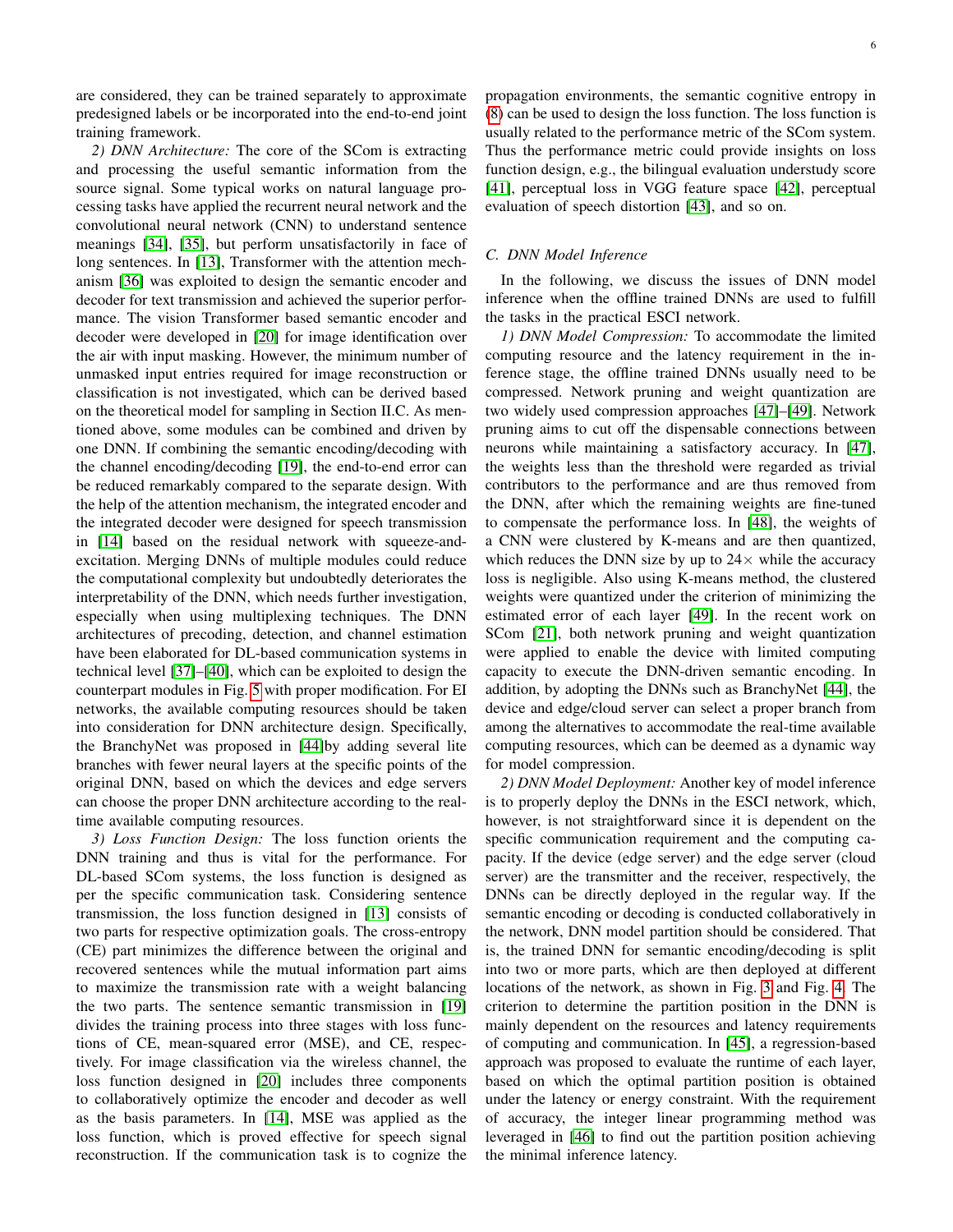## *D. DNN Model Adaption*

In face of dynamic environments and tasks in the EI network, DNN model adaption is necessary to guarantee robustness. We will discuss several enabling methods for model adaption, i.e., transfer learning, cognitive learning, and federated learning.

*1) Transfer Learning:* The new environment or task shares the underlying similarity to the one that has been seen by the DNN. Thus the knowledge learnt by the DNN can be transferred to the new case to enable a fast model adaption [\[50\]](#page-8-29). DNN weight transfer is a widely applied approach. Specifically, the shallow layers of the pre-trained DNN are retained as a versatile feature extractor while the remaining part is fine-tuned based on data collected in the target domain. By adopting transfer learning, the number of weights need to be retrained online is usually minor, leading to a considerable reduction in the computing overhead for the ESCI network to adapt to new situations. Besides, for the collaborative semantic encoding in Fig. [3](#page-4-0) and Fig. [4,](#page-4-1) the shallow layers are executed at the device and could be retained in the online adaption stage, which further mitigates the computing burden of the device.

*2) Cognitive Learning:* Inspired by the powerful brain cognitive mechanism, a unified cognitive learning framework was proposed in [\[51\]](#page-8-30), which can flexibly choose the appropriate learning algorithm to adapt to the dynamic wireless environments and tasks. By incorporating the self-learning and the online adaption of cognitive learning into the SCom system, the performance of the ESCI network could be further boosted.

*3) Federated Learning:* Under the rapidly changing wireless environment, the network should collect sufficient data for fine-tuning and finish the adaption much faster than the variation of wireless statistics. Federated learning provides a potential way to tackle this challenge by integrating the collected training data and computing resources of multiple devices or edge servers for collaborative online adaption [\[52\]](#page-8-31). In [\[22\]](#page-8-2), federated learning was exploited to develop a semantic-aware network, where the locally trained DNN weights of several edge servers are aggregated in a coordinator to accelerate the online training and protect the data privacy. Moreover, federate learning has been combined with metalearning to further speed up the model adaption [\[53\]](#page-8-32), [\[54\]](#page-8-33) and could be considered to design the DNN training strategy of the ESCI network. Model/gradient compression is pivotal to enable transmissions of DNN weights or loss gradients for federate learning based model adaption. In addition to the model compression methods mentioned above, some typical gradient compression methods have been proposed in [\[55\]](#page-8-34)– [\[57\]](#page-8-35) by using momentum correction and factor masking, local gradient clipping, gradient update sparsification, gradient quantization, and so on.

### IV. APPLICATIONS OF ESCI

In this section, we elaborate two representative applications of ESCI, i.e., semantic cognition of spectrum and semantic vehicle-to-everything (V2X) communication, derived from the basic architectures introduced in Section III.A.



<span id="page-6-0"></span>Fig. 6. UAV swarm assisted spectrum semantic cognition network.

## *A. Semantic Cognition of Spectrum*

Fig. [6](#page-6-0) illustrates a spectrum semantic cognition network assisted by the unmanned aerial vehicle (UAV) swarm. In distinction to the conventional spectrum situation presenting just shallow information of signal strength, the spectrum semantic situation reveals more compact while insightful meanings that are more convenient to transmit and exploit for the subsequent decision making. In Fig. [6,](#page-6-0) the UAVs collect data from the spectrum environment based on the data space sampling model in [\(9\)](#page-3-0). UAVs 1 and 2 use the equipped lite DNNs to preprocess the collected data and then transmit the shallow semantic features to edge server 1. Edge server 1 merges the received features into a more concise semantic feature and uploads the output to the cloud server to participate in constructing the global semantic situation of the spectrum. UAV 3 partially encodes the collected data into the semantic feature, which is then handed over to edge server 2 for the remaining semantic encoding operations, including semantic sampling and mapping. UAV 4 transforms the collected data into the fully encoded semantic message and then transmits it to edge server 3. The latter decodes the received semantic message and constructs a local semantic situation of the spectrum. The encoded semantic messages at edge servers 2 and 3 will also be forwarded to the cloud server to construct the global semantic situation of the spectrum collaborating with other uploaded semantic information. From Fig. [6,](#page-6-0) for example, the spectrum semantic situation is able to tell us the location of a pseudo base station or a covert enemy headquarters through the hierarchical and collaborative processing among UAVs, edge servers and cloud server.

## *B. Semantic V2X Communication*

Fig. [7](#page-7-14) illustrates a SCom-based V2X network, where vehicles, edge servers, and cloud server interact semantic information to facilitate human and automatic driving. The vehicle 1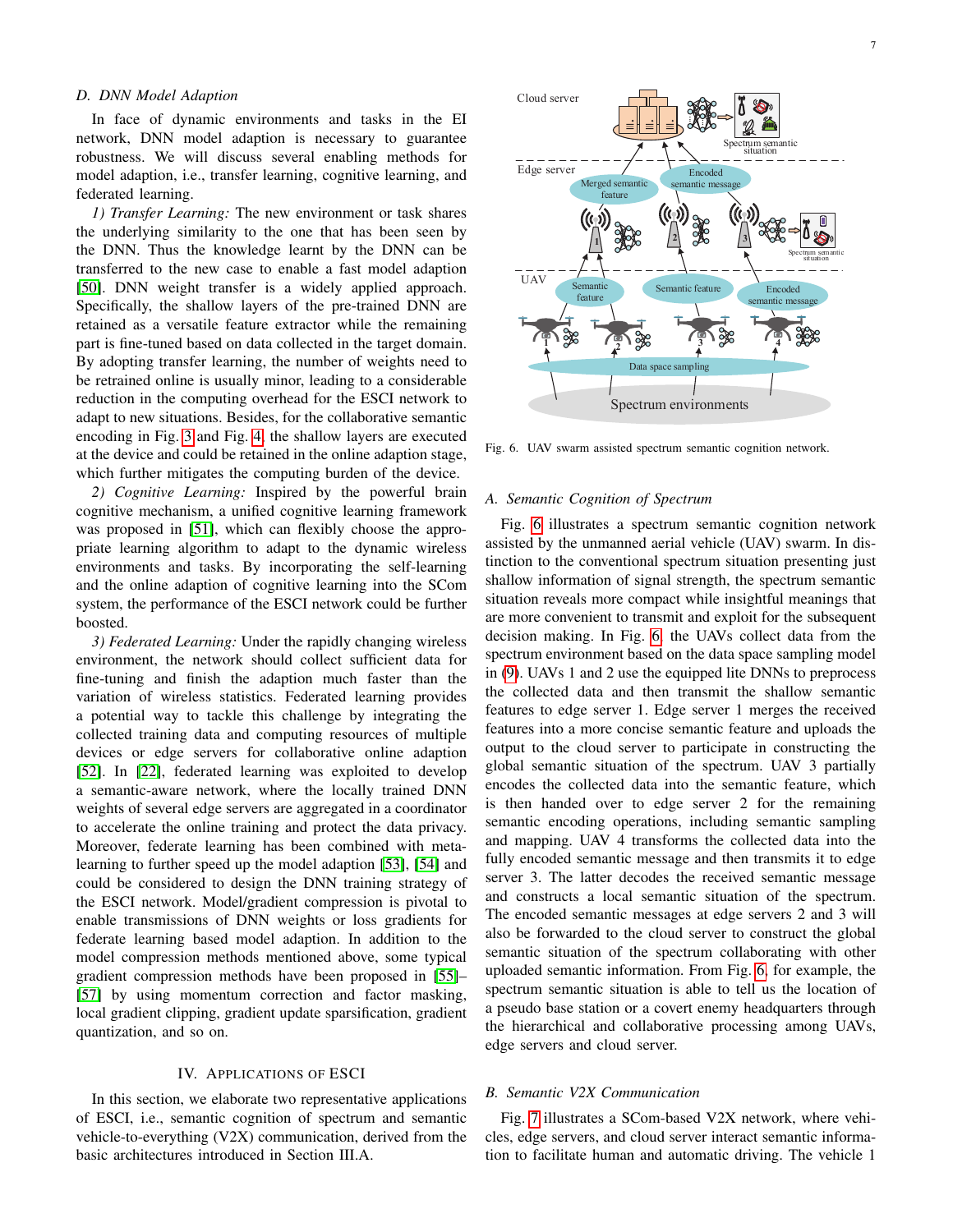

<span id="page-7-14"></span>Fig. 7. SCom-based V2X network.

senses the surrounding wireless and physical environments and intends to share the useful information with vehicle 2. Considering the limited communication and computing resources, the information is partially encoded into the compact semantic message and is then forwarded to edge server 1 for further processing. The output of the DNN at edge server 1 can be regarded as a partially decoded semantic message, based on which, vehicle 2 can recover the desired semantic information readily by merging some information collected by itself and then takes action. Similar to vehicles 1 and 2, vehicles 3 and 4 also want to interact the information about the wireless and physical environments while the communication between them follows the architecture shown in Fig. [4.](#page-4-1) In addition, all the encoded semantic messages at edge servers are uploaded to the cloud server to generate the overall semantic map, which in turn instructs vehicles to take action.

ESCI can be used in a wide range of applications, e.g., industrial IoT, virtual reality, and smart medical service, and we just discuss two typical applications therein. The detailed working processes of these promising applications desire indepth investigation.

## V. FUTURE RESEARCH TOPICS

ESCI is still in its infancy and here we enumerate the key open problems and future research directions:

- 1) Theoretical Model: For ESCI, theoretical models are pivotal in exploring mechanisms, designing algorithms, and evaluating performance, but the corresponding research is in the initial stage. The future investigation can focus on the new framework for semantic information theory, the general form of semantic cognitive entropy, the rigorous modeling of semantic sampling, and so on.
- 2) Communication Efficiency and Computing Resource Tradeoff: Semantic communication reduces transmission overheads at the cost of computing resources dedi-

cated to the more complicated DNNs. As the computational complexity of DL has far exceeded the Moore's Law, it is vital to explore the fundamental tradeoff between communication efficiency and computing resource to guarantee the sustainability of ESCI.

- 3) Transceiver Architecture: The DL-based semantic transceiver includes multiple modules. It needs to discover the mechanism of module integration by considering the applied interface techniques and the computing capacities of devices and edge servers.
- 4) Knowledge Update: Knowledge shared by the transceiver is one of key enablers underlaying ESCI. It is important to distinguish different types of knowledge, e.g., long-term knowledge and short-term knowledge, and to update them in the proper manner and frequency.

# VI. CONCLUSION

In this article, we discuss and conceive ESCI in the aspects of theoretical models, framework, and applications. Although these views are far from mature, they shed light on the attractive potential of ESCI and we hope they can spur escalating research interest on ESCI for 6G networks.

### **REFERENCES**

- <span id="page-7-0"></span>[1] X. You *et al.*, "Towards 6G wireless communication networks: Vision, enabling technologies, and new paradigm shifts," *Science China Information Sciences*, vol. 64, no. 1, pp. 1–74, Jan. 2021.
- <span id="page-7-1"></span>[2] X. Wang, Y. Han, V. C. M. Leung, D. Niyato, X. Yan and X. Chen, "Convergence of edge computing and deep learning: A comprehensive survey," *IEEE Commun. Surveys Tuts.*, vol. 22, no. 2, pp. 869–904, Secondquarter 2020.
- [3] S. Deng, H. Zhao, W. Fang, J. Yin, S. Dustdar and A. Y. Zomaya, "Edge Intelligence: The Confluence of Edge Computing and Artificial Intelligence," *IEEE Internet of Things Journal*, vol. 7, no. 8, pp. 7457– 7469, Aug. 2020.
- [4] Z. Zhou, X. Chen, E. Li, L. Zeng, K. Luo and J. Zhang, "Edge Intelligence: Paving the Last Mile of Artificial Intelligence With Edge Computing," *Proc. IEEE*, vol. 107, no. 8, pp. 1738–1762, Aug. 2019.
- <span id="page-7-2"></span>[5] D. Xu *et al.*, "Edge Intelligence: Empowering Intelligence to the Edge of Network," *Proc. IEEE*, vol. 109, no. 11, pp. 1778–1837, Nov. 2021.
- <span id="page-7-3"></span>[6] W. Tong and G. Y. Li, "Nine challenges in artificial intelligence and wireless communications for 6G," *IEEE Wireless Commun.*, 2021, to appear.
- <span id="page-7-4"></span>[7] C. E. Shannon and W. Weaver, "A mathematical theory of communication," *Bell Sys. Tech. J.*, vol. 27, no. 4, Oct. 1948, pp. 623–656.
- <span id="page-7-5"></span>[8] R. Carnap and Y. Bar-Hillel, *An Outline of A Theory of Semantic Information*. RLE Technical Reports 247, Research Laboratory of Electronics, Massachusetts Institute of Technology, Cambridge MA, Oct. 1952.
- <span id="page-7-6"></span>[9] J. Bao, P. Basu, M. Dean, C. Partridge, A. Swami, W. Leland, and J. A. Hendler, "Towards a theory of semantic communication," *IEEE Network Science Workshop*, West Point, NY, USA, Jun. 2011, pp. 110–117.
- <span id="page-7-7"></span>[10] B. Juba, *Universal semantic communication*. Springer, 2011.
- <span id="page-7-8"></span>[11] Y. Zhong, "A theory of semantic information," *China Communications*, vol. 14, no. 1, pp. 1–17, Jan. 2017.
- <span id="page-7-9"></span>[12] B. Güler, A. Yener and A. Swami, "The Semantic Communication Game," *IEEE Transactions on Cognitive Communications and Networking*, vol. 4, no. 4, pp. 787–802, Dec. 2018.
- <span id="page-7-10"></span>[13] H. Xie, Z. Qin, G. Y. Li, and B.-H. Juang, "Deep learning enabled semantic communication systems," *IEEE Trans. Signal Process.*, vol. 69, pp. 2663–2675, Apr. 2021.
- <span id="page-7-11"></span>[14] Z. Weng and Z. Qin, "Semantic communication systems for speech transmission," *IEEE J. Sel. Areas Commun.*, vol. 39, no. 8, pp. 2434– 2444, Aug. 2021.
- <span id="page-7-12"></span>[15] M. Kountouris and N. Pappas, "Semantics-empowered communication for networked intelligent systems," *IEEE Commun. Mag.*, vol. 59, no. 6, pp. 96–102, Jun. 2021.
- <span id="page-7-13"></span>[16] Z. Qin, X. Tao, J. Lu, and G. Y. Li, "Semantic communications: Principles and challenges," *arXiv preprint [arXiv:2201.01389](http://arxiv.org/abs/2201.01389)*, 2021.